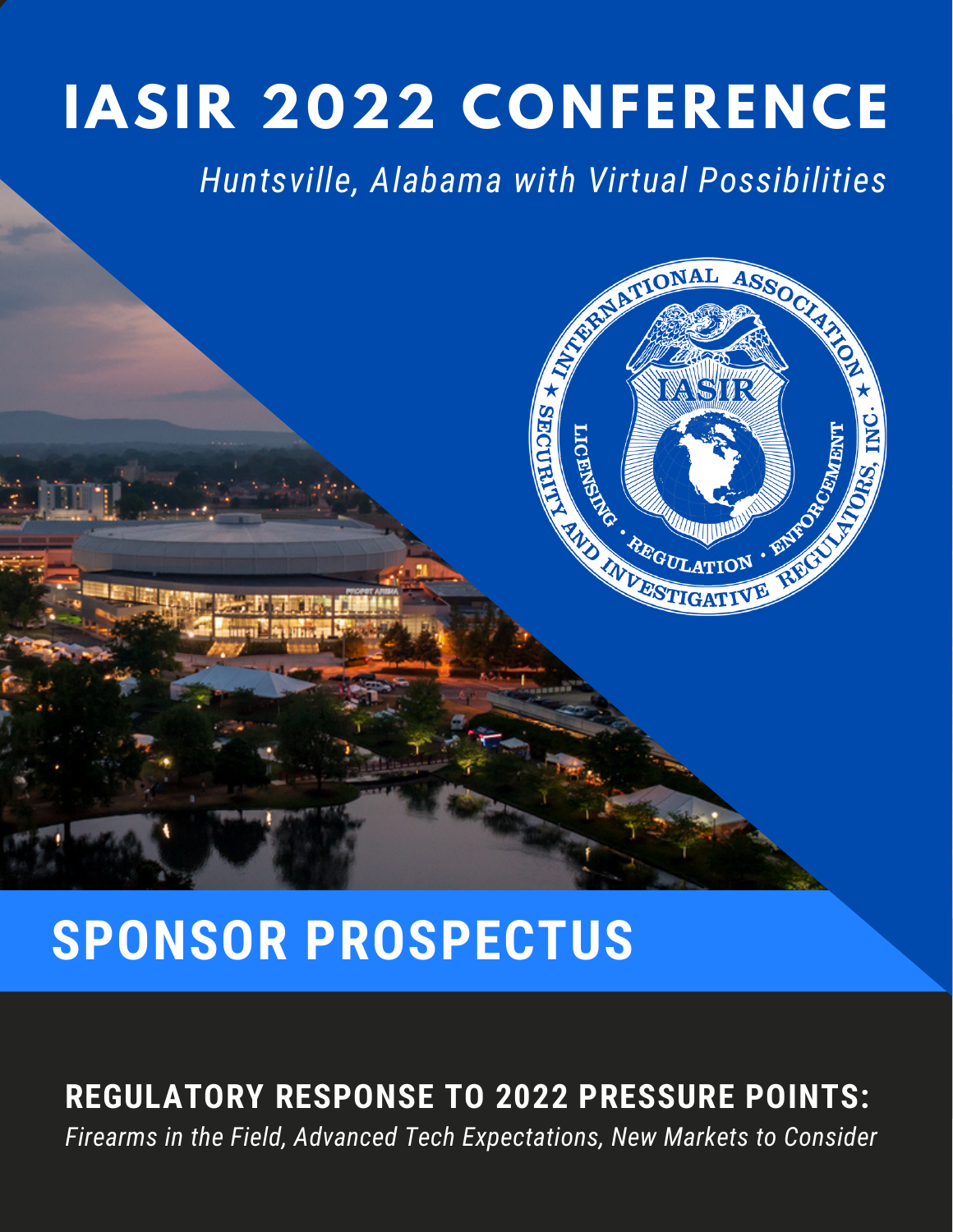## 2022 IASIR CONFERENCE

## **REGULATORY RESPONSE TO 2022 PRESSURE POINTS:**

*Firearms in the Field, Advanced Tech Expectations, New Markets to Consider*

#### **ABOUT IASIR**

IASIR's membership is made up of state and provincial government regulators of the private security, investigation and alarm industries, as well as law enforcement and industry members from across North America and increasingly, other parts of the world. The annual conference is the Association's premier event focusing on collaboration between these groups to enhance public safety by promoting professionalism through effective regulation.

#### **CONFERENCE DATES**

October 12 - 14, 2022 *Virtual component to be determined*

#### **TARGET AUDIENCE**

Between 75 and 100 attendees are expected to participate.

### **AUDIENCE PROFILE**

Registrars/regulatory leadership from most states, Canadian provinces and other countries Executives from the private security, investigative, alarm and related industries Representatives from law enforcement agencies

#### **CONFERENCE SYNOPSIS**

Under a general theme of *Regulatory Response to 2022 Pressure Points: Firearms in the Field, Advanced Tech Expectations, New Markets to Consider*, we will look at how industry and cultural shifts are pushing re-examination of regulations and license administration. Rapidly changing concealed carry laws have implications for both the private security and investigative industries, as well as peripheral functions such as expanded K9 weapon detection and firearms training. Technological advances born during the pandemic have raised expectations for digital ID cards, online training and other means of streamlining processes. And the role of private security continues to expand into functions traditionally performed by law enforcement. Where do regulatory practices need to evolve to meet these societal changes?

We're inviting speakers and panelists who can share the high-level trends as well as the view on the ground. Real-world case studies and practical collaboration between representatives of government and the regulated industries will be emphasized in breakout sessions and full-group discussion of sensible strategies for regulatory and operational reform in the face of change.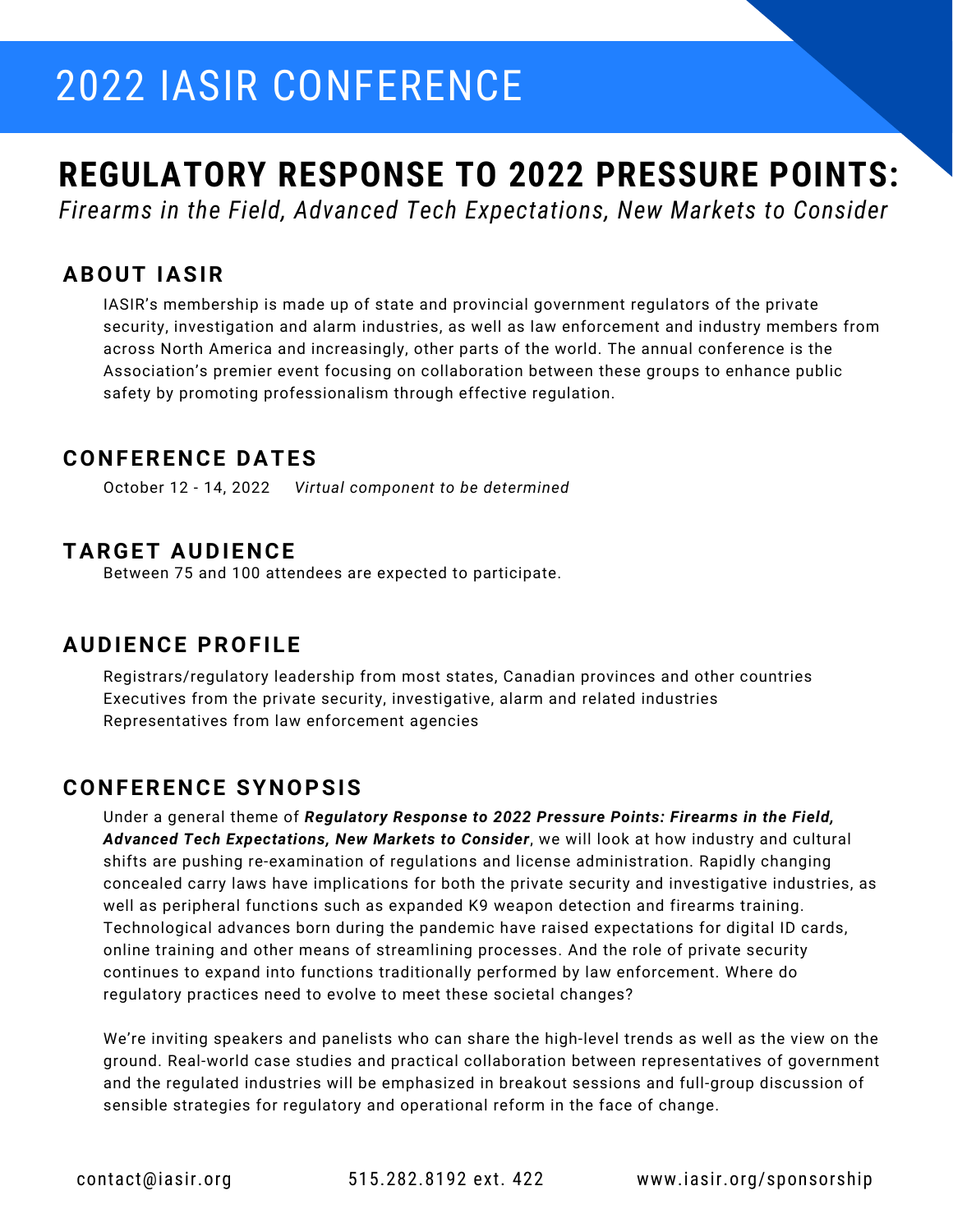## 2022 IASIR CONFERENCE

## **SPONSORSHIP OPPORTUNITIES**

### **PLATINUM SPONSOR - \$10,000**

- Introduction during the opening session and acknowledgment throughout conference
- Opportunity to address attendees as arranged in advance
- Recognition on all live streams, recordings and virtual productions *as may be offered*
- Sponsorship of Welcome Reception, Friday Afternoon Tour Event, or other special events to be organized with conference coordinators
- *First Come*: Padfolio with your company logo
- Three complimentary registrations for all conference sessions and activities
- Send sponsor-created invite to all potential IASIR conference attendees
- Receive an attendee list prior to the start of the conference
- Contribute materials and/or branded merchandise for the goodie bag or attendee packet
- Respond to the conference experience with your post-meeting article or video eblast
- Linked logo on IASIR website and all email promotions

**Panel Opportunity:** Join government regulators and industry leaders for one of our panel discussions on technological advances born during the pandemic that have raised expectations for streamlined licensure processes. Educate attendees on consumer trends, implementation case studies and what the future may hold, as well as demonstrating product functions. Vendor opportunities are available for the following sessions:

- Virtual Training (Wednesday, October 12)
- Digital ID Cards (Thursday, October 13)

### **GOLD SPONSOR - \$7,500**

- Introduction during the opening session and acknowledgment throughout conference
- Sponsorship of one conference luncheon with opportunity to address attendees immediately prior to luncheon
- Recognition on all live streams, recordings and virtual productions *as may be offered*
- Two complimentary registrations for participation in all conference sessions and activities
- Sponsor article or video featured in one meeting promotion or post-event newsletter
- Contribute materials and/or branded merchandise for the goodie bag or attendee packet
- Receive an attendee list prior to the start of the conference
- Linked logo on IASIR website and all email promotions
- *First Come:* Exclusive host of daily trivia or other contests/games

**Panel Opportunity:** Join government regulators and industry leaders for one of our panel discussions on technological advances born during the pandemic that have raised expectations for streamlined licensure processes. Educate attendees on consumer trends, implementation case studies and what the future may hold, as well as demonstrating product functions. Vendor opportunities are available for the following sessions:

- Virtual Training (Wednesday, October 12)
- Digital ID Cards (Thursday, October 13)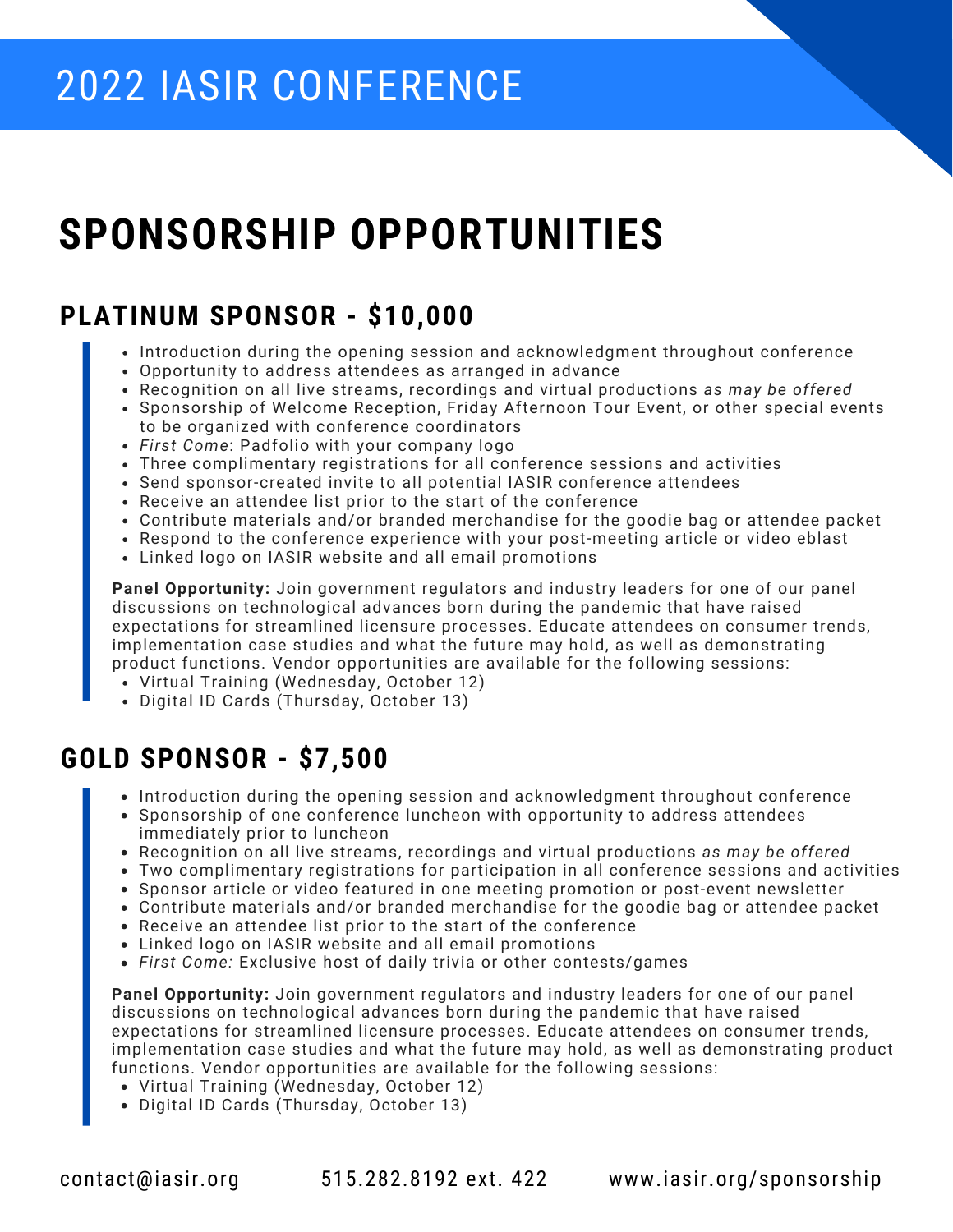## **SPONSORSHIP OPPORTUNITIES CONTINUED**

### **SILVER SPONSOR - \$5,000**

- Introduction during the opening session and acknowledgment throughout conference
- One complimentary registration for all conference sessions and activities
- Provided article or video featured in one meeting promotion or post-event newsletter
- Sponsorship of one breakfast with logoed thank-you signage prominently displayed
- Linked logo on IASIR website and all email promotions
- Contribute materials and/or branded merchandise for the goodie bag or attendee packet
- *First come*: Provide lanyards worn by attendees or other promotional item with logo

**Panel Opportunity:** Join government regulators and industry leaders for one of our panel discussions on technological advances born during the pandemic that have raised expectations for streamlined licensure processes. Educate attendees on consumer trends, implementation case studies and what the future may hold, as well as demonstrating product functions. Vendor opportunities are available for the following sessions:

- Virtual Training (Wednesday, October 12)
- Digital ID Cards (Thursday, October 13)

### **BRONZE SPONSOR - \$2,500**

- Introduction during the opening session and acknowledgment throughout conference
- One complimentary registration with opportunity to participate in all sessions
- Sponsor article or video featured in one meeting promotion or post-event newsletter
- Linked logo on IASIR website and all email promotions
- Contribute materials or branded merchandise for the goodie bag or attendee packet
- Sponsorship of one break with logoed thank-you signage prominently displayed

### **SUPPORTERS - \$100+**

- Any support you can provide toward the production of the annual conference is truly appreciated
- Linked logo featured on IASIR website
- All donors \$100+ will be listed in email communications to the conference attendees

#### **CONTACT US TO DEVELOP A CUSTOMIZED SPONSORSHIP TO MEET YOUR GOALS!**

contact@iasir.org 515.282.8192 ext. 422 www.iasir.org/sponsorship